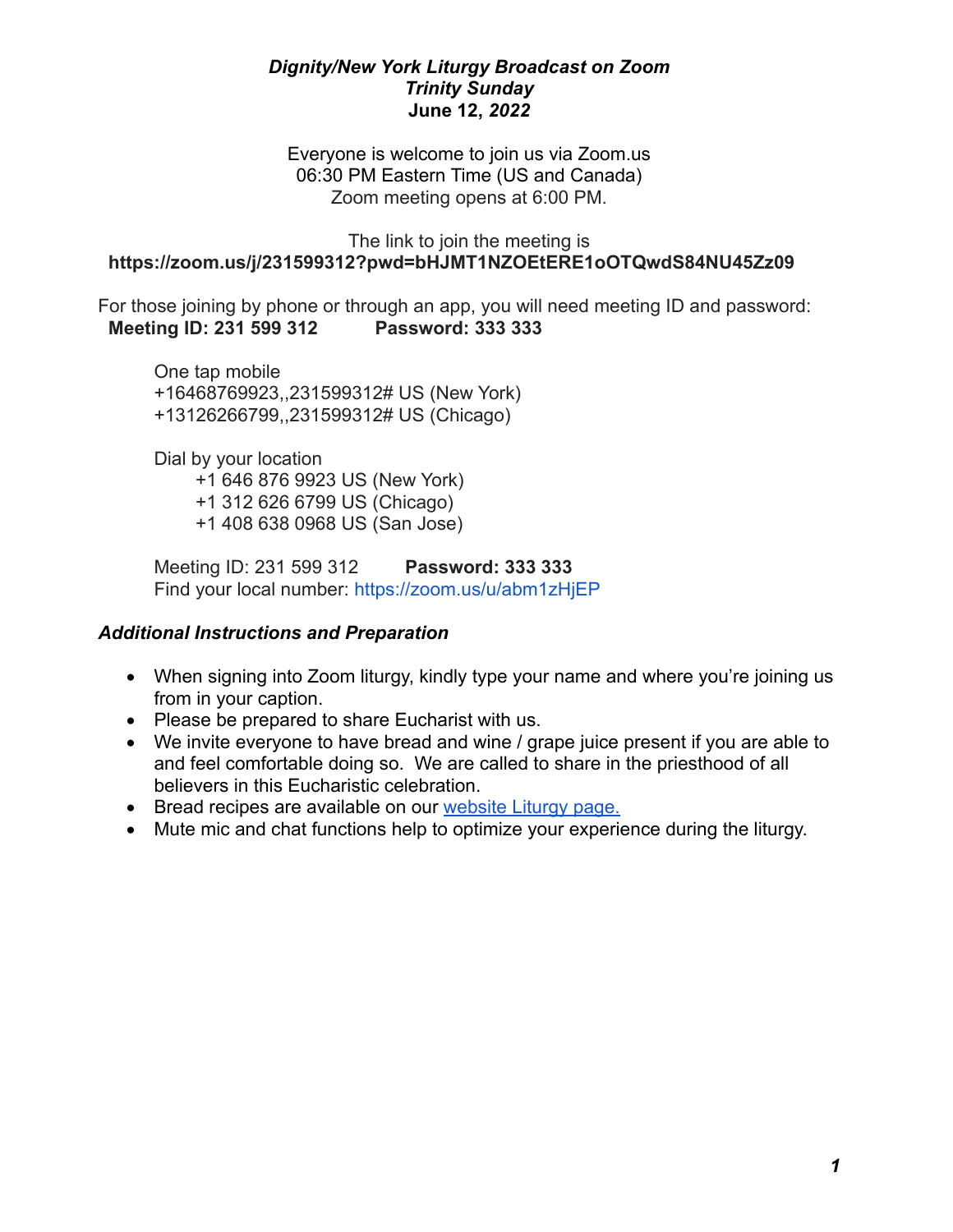### **WELCOME:**

### **OPENING HYMN: How Wonderful the Three-in-One GC 472**

- 1. How wonderful the Three-in-One, Whose energies of dancing light Are undivided, pure and good, Communing love in shared delight.
- 2. Before the flow of dawn and dark, Creation's Lover dreamed of earth, And with a caring deep and wise, All things conceived and brought to birth.
- 3. The Lover's own Belov'd, in time, Between a cradle and a cross, At home in flesh, gave love and life To heal our brokenness and loss.
- 4. Their Equal Friend all life sustains With greening pow'r and loving care, And calls us, born again by grace, In Love's communing life to share.
- 5. How wonderful the Living God: Divine Belov'd Empow'ring Friend, Eternal Lover, Three-in-One, Our hope's beginning, way and end.

Text: Brian Wren, b.1936, 1989, Hope Publishing Co.

### **SIGN OF THE CROSS & GREETING:**

#### **PENITENTIAL RITE:**

#### **OPENING PRAYER:**

**FIRST READING: Proverbs 8:22-31** 

#### RESPONSORIAL: Sing Out, Earth and Skies **GC 499**

Sing out, earth and skies! Sing of the God who loves you! Raise your joyful cries! Dance to the life around you!

- 1. Come, O God of all the earth: Come to us, O Righteous One; Come, and bring our love to birth: In the glory of your Son.
- 2. Come, O God of wind and flame: Fill the earth with righteousness; Teach us all to sing your name: May our lives your love confess.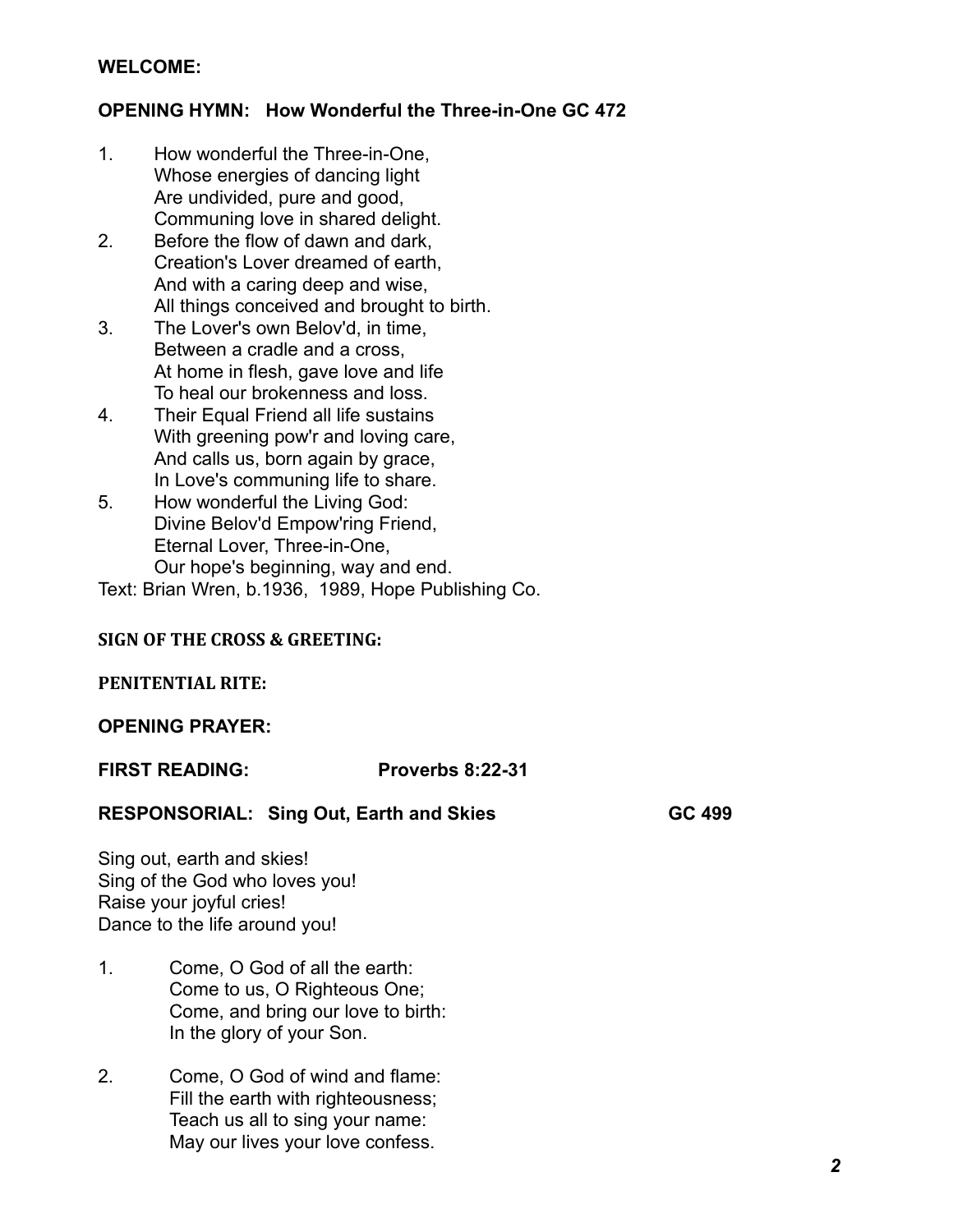- 3. Come, O God of flashing light: Twinkling star and burning sun; God of day and God of night: In your light we all are one.
- 4. Come, O God of snow and rain: Shower down upon the earth; Come, O God of joy and pain: God of sorrow, God of mirth.
- 5. Come, O Justice, Come, O Peace: Come and shape our hearts anew; Come and make oppression cease: Bring us all to life in you.

Text: Marty Haugen, b.1950, 1985, GIA Publications, Inc.

|                                                     | <b>SECOND READING:</b>                                                                                                                                                                                                                                        | <b>Romans 5:1-5</b>               |                        |  |
|-----------------------------------------------------|---------------------------------------------------------------------------------------------------------------------------------------------------------------------------------------------------------------------------------------------------------------|-----------------------------------|------------------------|--|
|                                                     | <b>GOSPEL ACCLAMATION:</b>                                                                                                                                                                                                                                    | <b>Festival Alleluia</b>          | <b>James Chepponis</b> |  |
|                                                     | <b>GOSPEL READING:</b>                                                                                                                                                                                                                                        | John 16:12-15                     | <b>Robert Mason</b>    |  |
|                                                     | <b>SCRIPTURE REFLECTION:</b>                                                                                                                                                                                                                                  |                                   | <b>Robert Mason</b>    |  |
| <b>PRAYERS OF THE FAITHFUL:</b><br>Christ, hear us. |                                                                                                                                                                                                                                                               |                                   |                        |  |
|                                                     | <b>PRESENTATION HYMN:</b>                                                                                                                                                                                                                                     | <b>What Wondrous Love Is This</b> | GC 627                 |  |
| 1.                                                  | What wondrous love is this, O my soul, O my soul?<br>What wondrous love is this, O my soul?<br>What wondrous love is this<br>that caused the Lord of bliss<br>To bear the dreadful curse for my soul, for my soul;<br>To bear the dreadful curse for my soul? |                                   |                        |  |
| 2.                                                  | To God and to the Lamb I will sing, I will sing;<br>To God and to the Lamb, I will sing;<br>To God and to the Lamb<br>who is the great I Am,<br>While millions join the theme, I will sing, I will sing;<br>While millions join the theme, I will sing.       |                                   |                        |  |
| 3.                                                  | And when from death I'm free, I'll sing on, I'll sing on;<br>And when from death I'm free, I'll sing on;<br>And when from death I'm free,<br>I'll sing and joyful be,<br>And through eternity I'll sing on, I'll sing on!                                     |                                   |                        |  |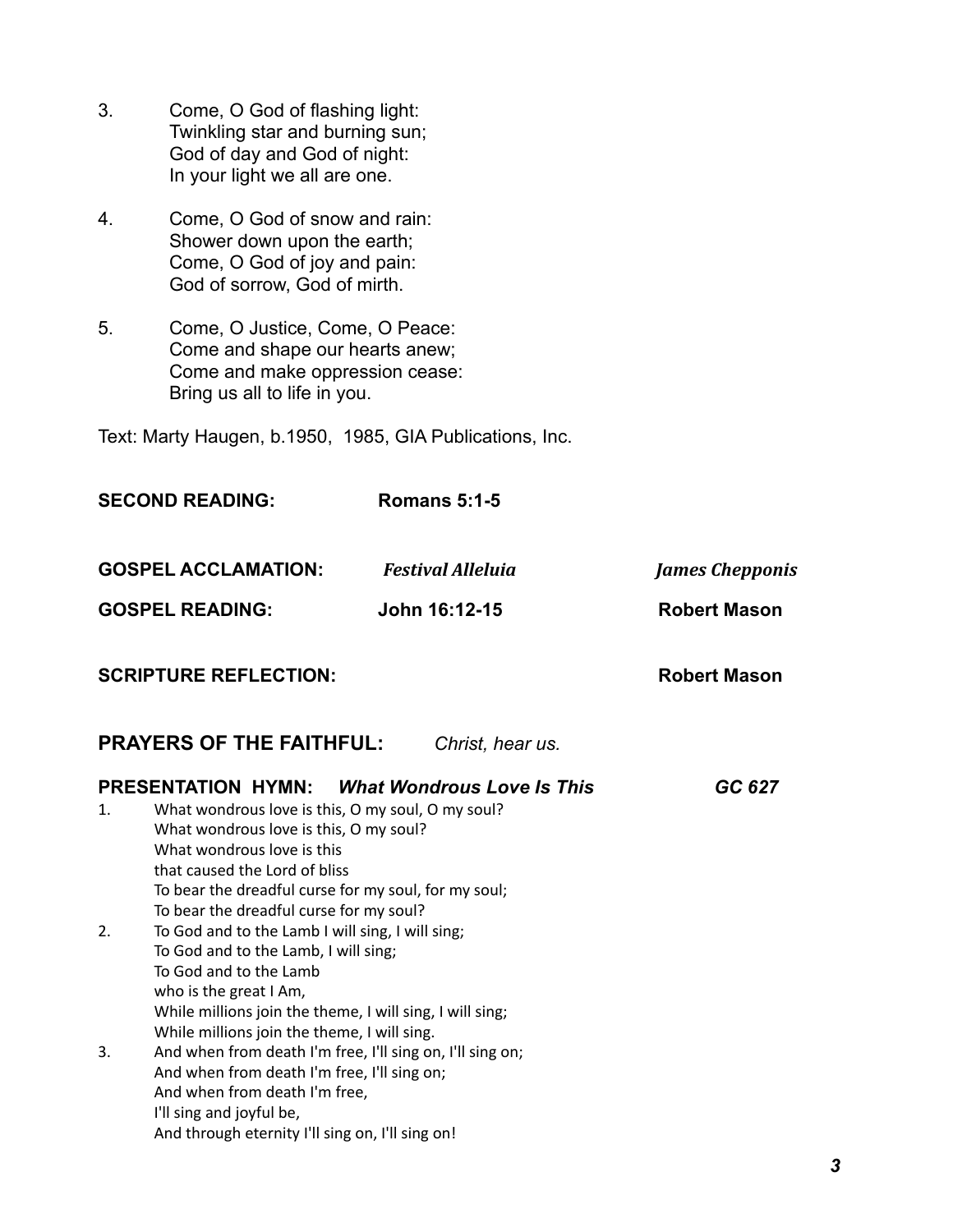And through eternity I'll sing on.

Text: Alexander Means, 1801-1853

# **EUCHARISTIC PRAYER:**

*Adapted from Marianne Duddy-Burke's Prayer for Mary of Magdala, 2002*

# *Introductory Dialogue as in the standard Order of Liturgy.*

**Presider:** It is right that we give you thanks and praise, loving God. You created this world, that you called good, and invited us to become its stewards. Even when we betrayed your trust, you chose to call us back to yourself, over and over again.

**ALL:** Your Word has been spoken throughout human history through those you called as prophets---some whom we would disregard, but whom you empowered with your passion for our salvation. As we gather around this table, we once again recall your breaking into our world, for our redemption, and your calling forth unlikely prophets to reveal your truth.

**Presider:** In joyful thanksgiving for your constant, faithful love, we join our voices in an unending hymn of praise:

# **Preface Acclamation: Holy, Holy GC 228**

**Presider:** In one of your peoples' darkest times, you raised up a light for all to see. While they were persecuted and enslaved by conquerors, you fulfilled a nation's longing for a Messiah who would defeat the powers of oppression. You gave us Jesus, who walked among us, trying to teach us to see as you see, to love as you love, to be as you are.

**ALL:** Jesus listened to the cries of the people, aching for freedom. He healed those bound by cruel disease. He answered those who were burdened with questions. He challenged those enslaved by the Law to understand its true teaching. He fed those who hungered, and awakened deeper thirsts.

**Presider:** He gathered a community around him, close friends with whom he shared all that God made known to him. It was with these closest friends and followers that Jesus shared a final meal.

**ALL:** As we come together in memory of that meal, we pray that God's Spirit will come upon these gifts, that they may become the Body and Blood of Christ. We remember how, on the night before he died, Jesus was at table with those he loved. He took bread and blessed you, God of all creation. He broke the bread, shared it with his friends and said, "Take this, all of you, and eat it. This is my Body, which will be given up for you." **(PAUSE)**

**Presider:** When supper was ended

**ALL:** Jesus took a cup of wine, and gave thanks to you, God of all creation. He passed the cup among his friends and said, "Take this, all of you, and drink from it. This is the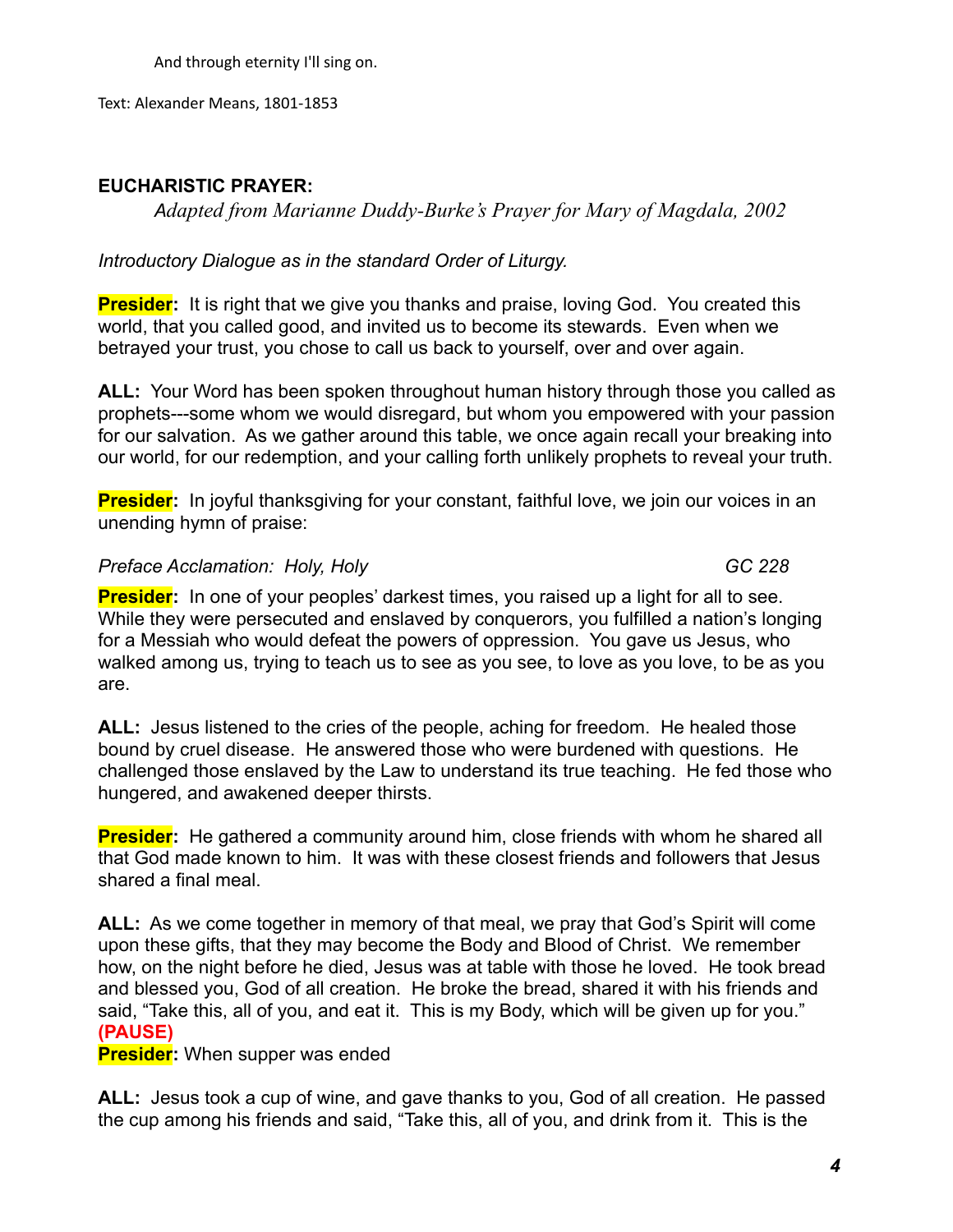cup of my Blood, the Blood of the new and everlasting covenant. It will be shed for you and for all so that sins may be forgiven. Do this in memory of me." **(PAUSE)**

**Presider:** Let us proclaim the mystery of faith.

### *Memorial Acclamation GC 306*

**Presider:** We celebrate this feast in memory of Jesus, our brother and Savior. We honor the memory of those who shared his earthly ministry, and became the first bearers of the sacred Christian tradition, which has been passed through the ages and is now entrusted to us. We treasure our faith in the resurrection, and the new life birthed in us.

**ALL:** God Most Holy, keep us faithful to your dreams for us, faithful to your Word alive in us. Help us to hear your voice calling each of us to discipleship and to service in your name. Strengthen us to follow your call, despite sanction, ridicule, and rules that may seem to limit the possibilities before us.

**Presider:** We pray in thanksgiving, O God, that you have brought us into loving community. We are thankful for those who have worked throughout the years to create this community, for those who gather with us today, and for those who will join the circle in days to come. We recall those whom we love who are no longer with us, and pray for the peace of their souls. We pray for all who seek the fullness of your vision here on earth, and for everyone who works for fuller justice in our world and our Church.

**ALL:** May the vision of unity that Jesus put forth to his disciples be fulfilled in our day. Let this meal nourish us to go into the world to heal and serve one another in the service of your Word. All of this we ask through Christ, our Savior.

#### *Eucharistic Doxology And Amen GC 168*

Through Christ, With Christ, In Christ, in the unity of the Holy Spirit, all glory and honor is yours All-loving (Almighty) God, for ever and ever. Amen.

### **THE GREATEST PRAYER:**

*(please begin "Our Ever-loving God, who art in Heaven…")*

**THE PEACE:**

| THE BREAKING OF THE BREAD:<br><b>Lamb of God</b> | GC 225 |
|--------------------------------------------------|--------|
|--------------------------------------------------|--------|

# **COMMUNION HYMN:** *One Bread, One Body GC 830*

One bread, one body, one Lord of all, one cup of blessing which we bless. And we, though many, throughout the earth, we are one body in this one Lord.

1. Gentile or Jew, servant or free, woman or man no more.

2. Many the gifts, many the works, one in the Lord of all.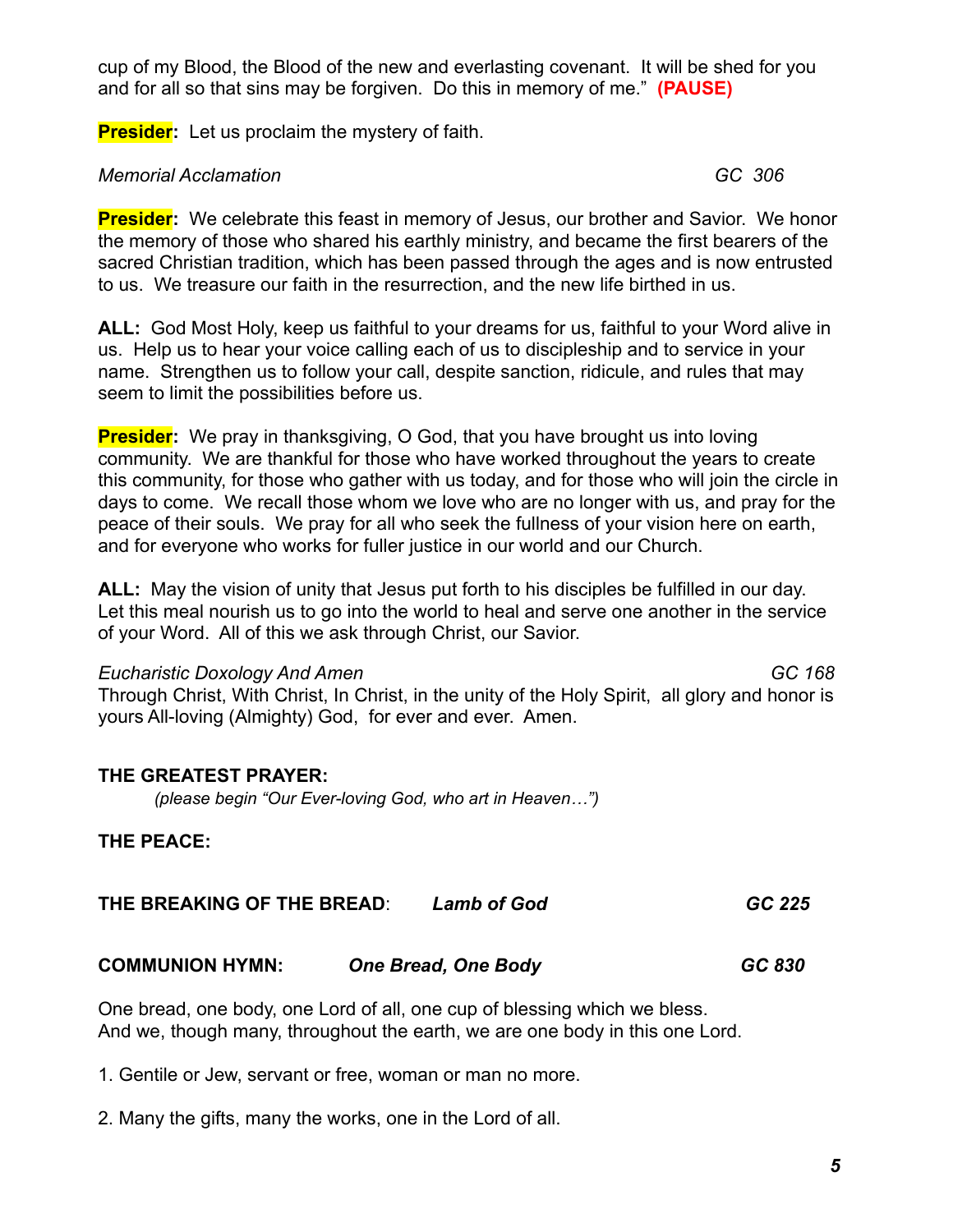3. Grain for the fields, scattered and grown, gathered to one for all.

Text: 1 Corinthians 10:16; 17, 12:4, Galatians 3:28; the Didache 9; John Foley, SJ, b.1939, 1978, John B. Foley, SJ, and New Dawn Music. Published by OCP Publications.

# **PRAYER AFTER COMMUNION**

#### **CONCLUDING HYMN:** God Is One, Unique and Holy GC 476

- $1<sub>1</sub>$ God is One, unique and holy, endless dance of love and light, only source of mind and body, star-cloud, atom, day or night: ey'ry thing that is or could be tells God's anguish and delight.
- $\mathcal{P}$ God is Oneness-by-Communion, never single or alone; all togetherness including friendship, family, and home, common mind and shared agreement, common loaf and sung Shalom.
- 3. God is One through desolation' blindness, treason, blood and gall; One, though torn by separation in the Son's forsaken call; One through death and resurrection; One in Spirit, One for all.
- $\overline{4}$ . God is One, unique and holy, endless dance of love and light, only source of mind and body, star-cloud, atom, day or night: ev'ry thing that is or could be tells God's anguish and delight.

Text: Brian Wren, b.1936, 1983, Hope Publishing Co.

### **ANNOUNCEMENTS**

All music used with permission. Reprinted under OneLicense.net #A-700554 Permission to podcast / stream the music in this service obtained from ONE LICENSE with license #A-700554. All rights reserved.

### **Announcements and Acknowledgement**

We encourage those who are Zoom to stay on after the closing song to chat. Those at St. John's, please exit through the common room if you are staying for the social.

Please check the DignityNY YouTube page or at the bottom of our website for Sunday Gospel and Homilies.

The current DignityUSA Dateline dated May 31, 2022 is Dateline: Conference Deadlines | Catholic Pride Blessing | Board Voting | Communion Ban Statement and More!

#### 2022 Election for DignityUSA Board Members Deadline is June 25th.

All members received a ballot and if you have not voted yet, a reminder. Please use the last ballot sent or email **operations@dignityusa.org** if you have questions.

The Pride Appeal has been sent to all members and emailed to all who have email in our larger community. Please consider making this donation. You can see it here on the DignityNY website.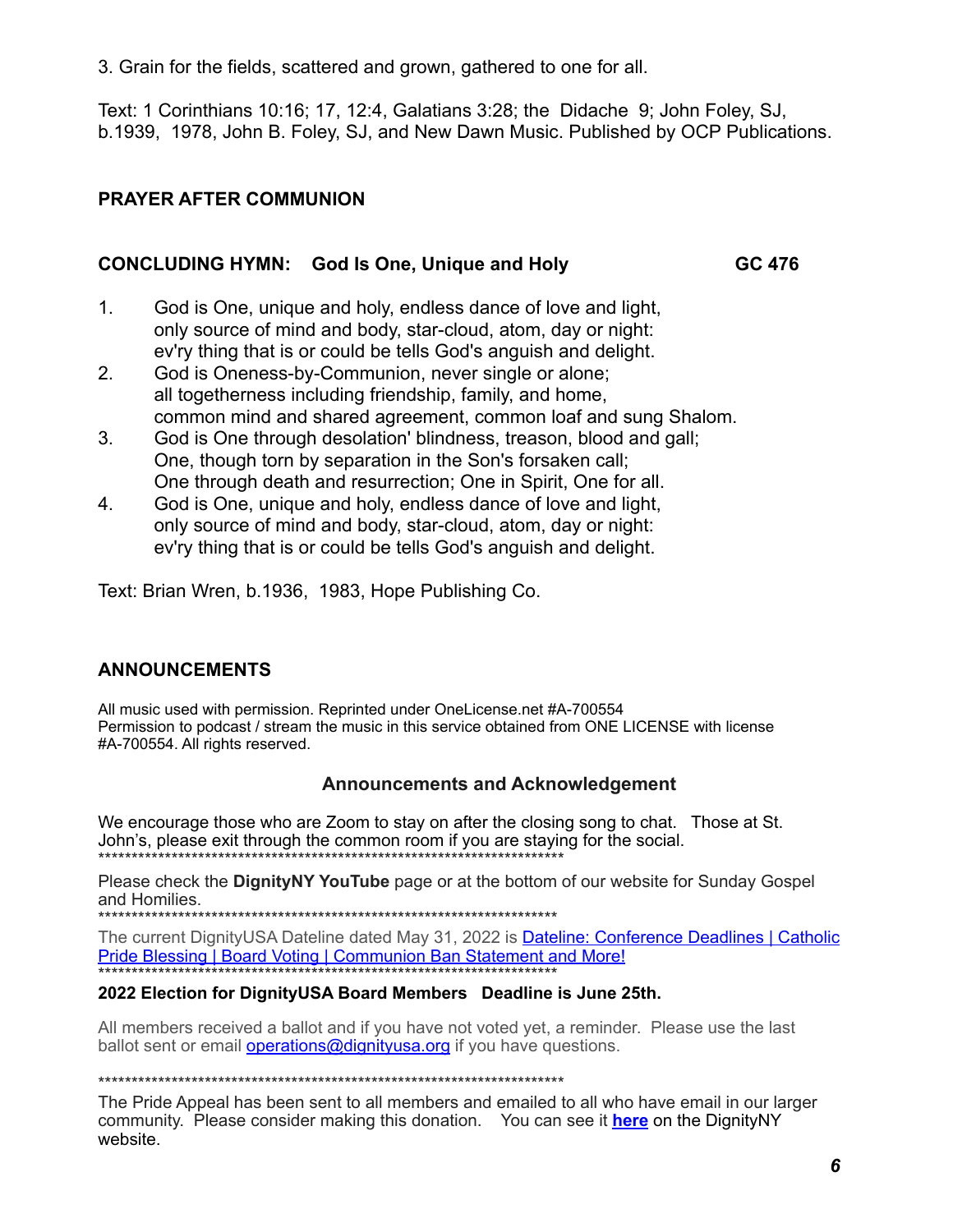#### 

#### **Pride with Dignity/New York:**

Saturday, June 11, 2022 Brooklyn Pride Parade Please be there by 6:45 pm, Parade kicks off at 7 pm. Meet at 145 5th Avenue, Park Slope. Check subways. Brooklyn Pride Festival & Main Stage 11 am to 5 pm, 5th Ave between Union St and 9th St.

Saturday, June 25, 2022, 6:30 pm - Pride Liturgy at St. John's in the Village Church and broadcast on Zoom

Sunday, June 26, 2022, 10 am - 10:30 am Witness on the sidewalk in front of St. Patrick's Cathedral

Sunday, June 26, 2022 - March with Dignity/New York at the Heritage of Pride March

#### **Catholic Pride Blessing Recording**

Celebrating our LGBTQI Catholic Pride in words, videos and music can be found at www.dianityusa.org.

There is still time to register for the 2022 Dignity USA Conference July  $8 - 10$ . Dignity USA's special room rates at the Westin Gaslamp District are available only through June 13, 2022! As with past conferences, the chapter will cover the conference registration for anyone who asks. Additional support will also be considered on a case by case basis. Speak to any Steering Committee or email dignitynewyork@gmail.com

#### 

**Steering Committee** meets on the second Tuesday of the month at 7:30 pm on Zoom. All are welcome. Meeting ID: 857 2315 4226 Passcode: 697371 

Liturgy Committee will meet the second Monday at 7:30 pm on Zoom. All are welcome. The Liturgy Committee is looking for more committee members. Meeting ID: 952 513 812 Passcode: 998088

Come to the Table: Catholic Worship for All - 3rd Sunday of the month • 10:30 am to 12 Noon. For more information, email Patricia Russell at ComeToTheTable@DignityNY.org 

#### **Volunteering at Liturgies**

If you are interested in serving as a volunteer for our liturgy: help open and close the church, reader, coordinator, sacristan or tech person, we are always looking for volunteers. Please let Larry Caputo or Lewis Speaks-Tanner know you are interested. Volunteer@dignityny.org 

#### **Protocols for in-person liturgy**

Face covering and being vaccinated are required for ALL in the church at St. John's. They are optional outside, such as in the courtyard. Reservations are not necessary. In addition, you are invited to exchange a Sign of Peace as you are comfortable doing, but please remain near your seat in order to maintain social distancing, and please respect everyone's comfort level.

THE CHOIR is seeking new members. Speak to our Choir Director, Norine, if interested. • Auditions and Choir Practice will be in the choir loft at St. John's 1/2 hour before liturgy.

#### **The Trevor Project**

Crisis intervention and mental health services for those ages 13-24